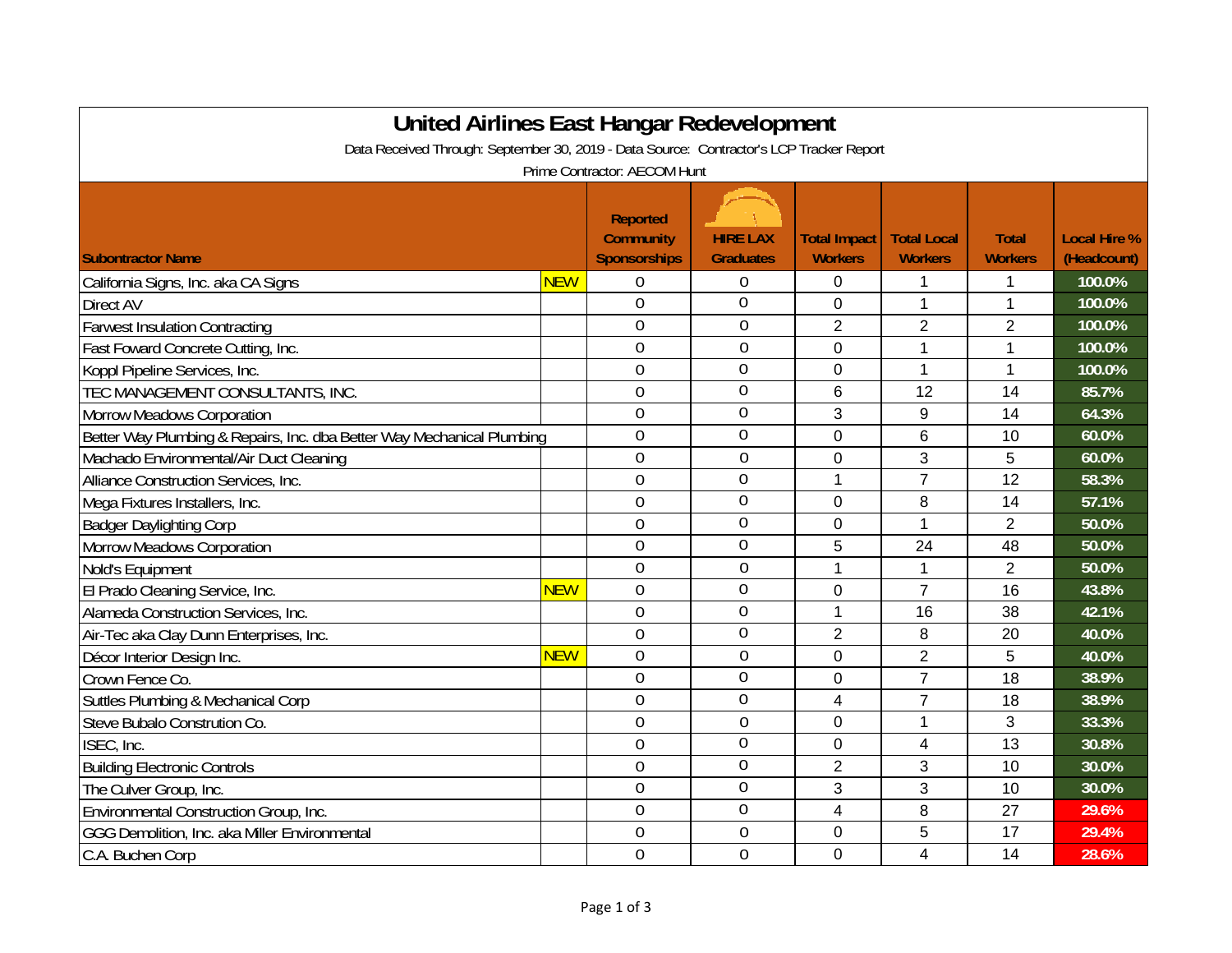| United Airlines East Hangar Redevelopment                                                |            |                                                                                            |                                     |                                       |                                      |                                |                                    |  |
|------------------------------------------------------------------------------------------|------------|--------------------------------------------------------------------------------------------|-------------------------------------|---------------------------------------|--------------------------------------|--------------------------------|------------------------------------|--|
| Data Received Through: September 30, 2019 - Data Source: Contractor's LCP Tracker Report |            |                                                                                            |                                     |                                       |                                      |                                |                                    |  |
| <b>Subontractor Name</b>                                                                 |            | Prime Contractor: AECOM Hunt<br><b>Reported</b><br><b>Community</b><br><b>Sponsorships</b> | <b>HIRE LAX</b><br><b>Graduates</b> | <b>Total Impact</b><br><b>Workers</b> | <b>Total Local</b><br><b>Workers</b> | <b>Total</b><br><b>Workers</b> | <b>Local Hire %</b><br>(Headcount) |  |
| Comet Electric Inc.                                                                      |            | $\mathbf 0$                                                                                | 0                                   | $\mathbf 0$                           | 3                                    | 11                             | 27.3%                              |  |
| CSI Electrical Contractors, Inc.                                                         |            | $\overline{0}$                                                                             | $\overline{0}$                      | $\overline{2}$                        | $6\phantom{1}$                       | 23                             | 26.1%                              |  |
| Lawrence W. Rosine Co.                                                                   |            | $\overline{0}$                                                                             | $\mathbf 0$                         | 0                                     | $\overline{2}$                       | 8                              | 25.0%                              |  |
| Power One LLC                                                                            | <b>NEW</b> | $\mathbf 0$                                                                                | $\mathbf 0$                         | 0                                     | 3                                    | 12                             | 25.0%                              |  |
| 3531 Trucking Inc.                                                                       | <b>NEW</b> | $\overline{0}$                                                                             | $\overline{0}$                      | $\overline{0}$                        | $\overline{2}$                       | 9                              | 22.2%                              |  |
| <b>ACCO Engineered Systems</b>                                                           |            | $\overline{0}$                                                                             | $\mathbf 0$                         | 0                                     | 6                                    | 27                             | 22.2%                              |  |
| <b>Griffith Company</b>                                                                  |            | $\mathbf 0$                                                                                | $\mathbf 0$                         | $\overline{2}$                        | 6                                    | 30                             | 20.0%                              |  |
| Hector Marroquin dba Hectors Roofing                                                     |            | $\overline{0}$                                                                             | $\overline{0}$                      | $\overline{0}$                        | $\overline{2}$                       | 10                             | 20.0%                              |  |
| Penhall Company                                                                          |            | $\mathbf 0$                                                                                | $\mathbf 0$                         | 1                                     | $\mathbf{1}$                         | 5                              | 20.0%                              |  |
| ABC Resources, Inc.                                                                      |            | $\overline{0}$                                                                             | $\overline{0}$                      | $\mathbf 0$                           | $\overline{2}$                       | 11                             | 18.2%                              |  |
| Diversified Production Services, Inc.                                                    |            | $\overline{0}$                                                                             | $\overline{0}$                      | 1                                     | $\overline{7}$                       | 45                             | 15.6%                              |  |
| <b>MSL Electric</b>                                                                      |            | $\overline{0}$                                                                             | $\overline{0}$                      | 1                                     | $\mathbf{1}$                         | $\overline{7}$                 | 14.3%                              |  |
| Matrix Environmental, Inc.                                                               |            | $\overline{0}$                                                                             | $\mathbf 0$                         | 0                                     | $\overline{2}$                       | 15                             | 13.3%                              |  |
| J Colavin & Son, Inc.                                                                    |            | $\overline{0}$                                                                             | $\overline{0}$                      | $\overline{0}$                        | $\mathbf{1}$                         | 8                              | 12.5%                              |  |
| So-Cal Insulation                                                                        |            | $\overline{0}$                                                                             | $\mathbf 0$                         | 0                                     | 4                                    | 34                             | 11.8%                              |  |
| Condon-Johnson & Associates Inc.                                                         |            | $\overline{0}$                                                                             | $\mathbf 0$                         | $\overline{0}$                        | $\mathbf{1}$                         | 13                             | 7.7%                               |  |
| Air Balance Co., Inc.                                                                    | <b>NEW</b> | $\mathbf 0$                                                                                | $\overline{0}$                      | 0                                     | 0                                    | 1                              | 0.0%                               |  |
| BHC Crane LLC aka Bob Hill Hydraulic Crane Rental                                        | <b>NEW</b> | $\overline{0}$                                                                             | $\mathbf 0$                         | $\mathbf 0$                           | $\overline{0}$                       | 3                              | 0.0%                               |  |
| C Below Inc                                                                              |            | $\overline{0}$                                                                             | $\mathbf 0$                         | 0                                     | 0                                    | 6                              | 0.0%                               |  |
| Cal Empire Engineering Inc                                                               | <b>NEW</b> | $\overline{0}$                                                                             | $\mathbf 0$                         | 0                                     | 0                                    | 3                              | 0.0%                               |  |
| <b>Concrete Coring</b>                                                                   | <b>NEW</b> | $\overline{0}$                                                                             | $\overline{0}$                      | $\overline{0}$                        | 0                                    | $\overline{2}$                 | 0.0%                               |  |
| <b>Connor Concrete Cutting and Coring</b>                                                |            | $\overline{0}$                                                                             | $\overline{0}$                      | $\overline{0}$                        | $\overline{0}$                       | 5                              | 0.0%                               |  |
| <b>Dinamic Modular Construction</b>                                                      |            | $\mathbf 0$                                                                                | $\mathbf 0$                         | 0                                     | 0                                    | $\overline{2}$                 | 0.0%                               |  |
| Dunkel Bros Macninery Moving Inc                                                         | <b>NEW</b> | $\overline{0}$                                                                             | $\mathbf 0$                         | $\overline{0}$                        | 0                                    | 3                              | 0.0%                               |  |
| <b>G&amp;G Door Products</b>                                                             |            | $\overline{0}$                                                                             | $\mathbf 0$                         | $\mathbf 0$                           | $\overline{0}$                       | $\overline{2}$                 | 0.0%                               |  |
| Ground Penetrating Radar Systems, LLC                                                    |            | $\overline{0}$                                                                             | $\mathbf 0$                         | $\mathbf 0$                           | $\mathbf 0$                          | 1                              | 0.0%                               |  |
| Guida Surveying, Inc.                                                                    |            | $\mathbf 0$                                                                                | $\mathbf 0$                         | 0                                     | 0                                    | 8                              | 0.0%                               |  |
| Hill Crane Service, Inc.                                                                 | <b>NEW</b> | $\overline{0}$                                                                             | $\overline{0}$                      | 0                                     | 0                                    | 1                              | 0.0%                               |  |